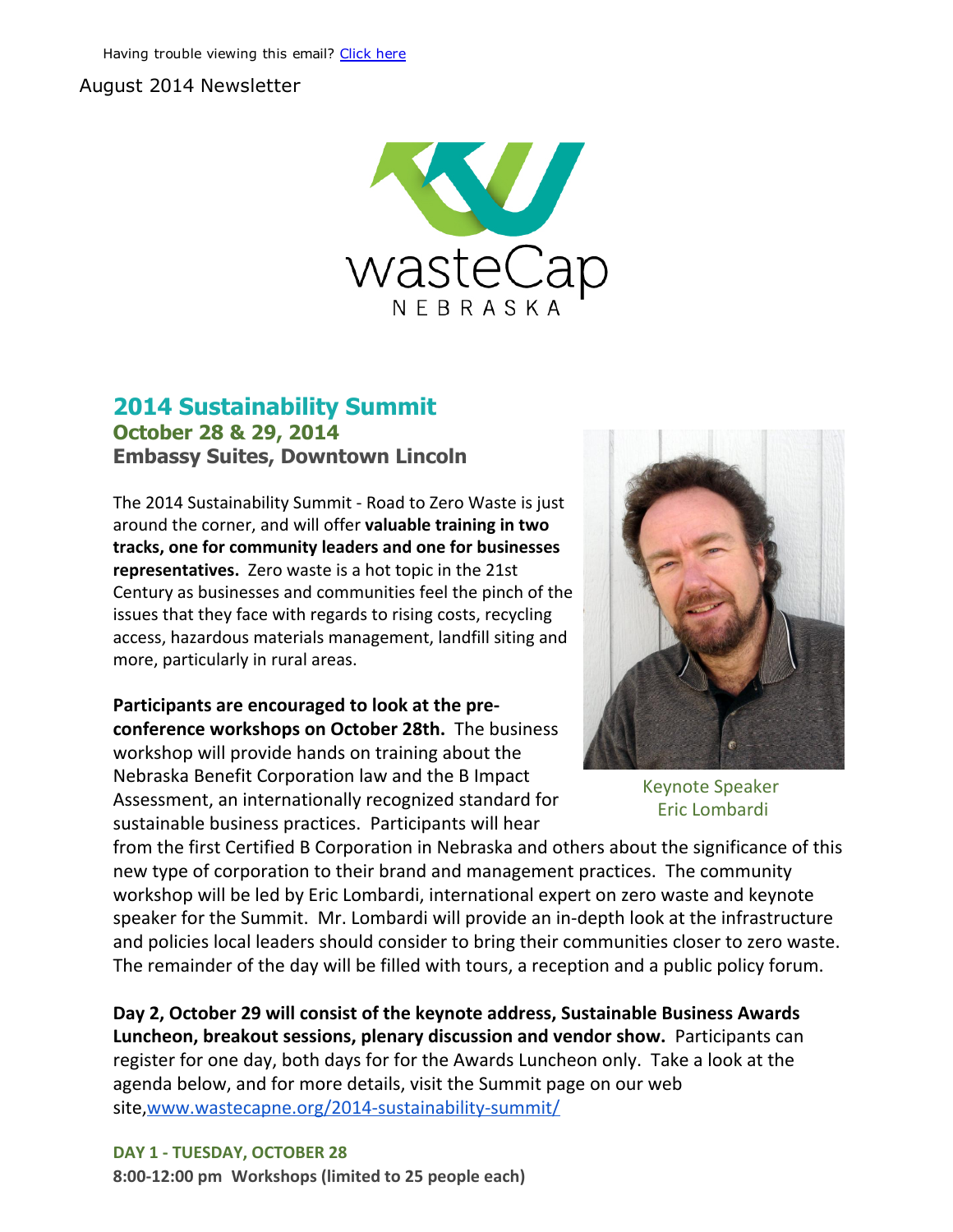Workshop A: Zero Waste Community Planning

Workshop B: A New Corporate Model for Nebraska: Using Business as a Force for Good 1:30‐5:00 pm Tours of Local Zero Waste Facilities

Tour A: Assurity Life Insurance Company, Nebraska Innovation Campus and Eco‐Stores Nebraska

Tour B: Recycling Enterprises and Prairieland Dairy

- 5:30‐7:00 pm Reception
- 7:30‐9:00 pm Public Policy Forum: Policies and Systems that Make Zero Waste Work

#### DAY 2 ‐ WEDNESDAY, OCTOBER 29

### 8:15‐9:15 am Keynote Address by Eric Lombardi

- 9:45‐11:00 am Breakout Session
	- Session A: Results of the 2014 Nebraska Statewide Recycling Study Session B: New Business Standards for Zero Waste Certification from the U.S. Zero Waste Business Council
- 11:00‐11:30 am Vendor Show
- 11:30‐1:00 pm Sustainable Business Awards Luncheon
- 1:00‐1:30 pm Vendor Show
- 1:30‐2:45 pm Breakout Sessions

Session A: New Tools and Recognition Programs for Measuring Waste and Recycling Rates Session B: Using Public Opinion Polling to Craft Strategy and Message

2:45‐4:00 pm Plenary Session: Building Zero Waste Infrastructure

For more information on the Sustainability Summit or to register please visit: [http://www.wastecapne.org/2014‐sustainability‐summit/](http://r20.rs6.net/tn.jsp?e=0013Dxn-0riHTOwyIPh8-iYVMW7iETSQ5zIl33F-P1ReM--Qng5x6OuO9Vt_NgXRuUs-exkPaGyA_5OmCVxi6CgZXFrgzemi-EX6mukdSP5KIYsNDW_CNwCkyKxbe-CtyVFIzjKpRAgn9_JQmFauJgtUA==)

## Good Company Sustainability Business Training Program

WasteCap Nebraska has developed Good Company, a new sustainable business training and recognition program to replace the "Strive Towards Sustainability" program. The Good Company program utilizes the **B** Impact [Assessment,](http://r20.rs6.net/tn.jsp?e=0013Dxn-0riHTOwyIPh8-iYVMW7iETSQ5zIl33F-P1ReM--Qng5x6OuO9Vt_NgXRuUs-exkPaGyA_7q389LHTO_khW8O8MsNjI6rRvhsSHQucIWmtPRs7cE-w==) a free, online tool used by more than 15,000 businesses in 34



countries across 60 industries to benchmark social and environmental performance. The adoption of the internationally recognized B Impact Assessment standard ensures that Nebraska corporations will be on track to become a Certified B Corporation and/or a Nebraska Benefit Corporation if so desired.

Organizations that participate in the Good Company training and achieve a minimum score on the environmental section of the B Impact Assessment will qualify for a Good Company Eco‐Seal and enjoy the recognition for environmental stewardship from WasteCap Nebraska regardless of the type of business entity in which they are organized.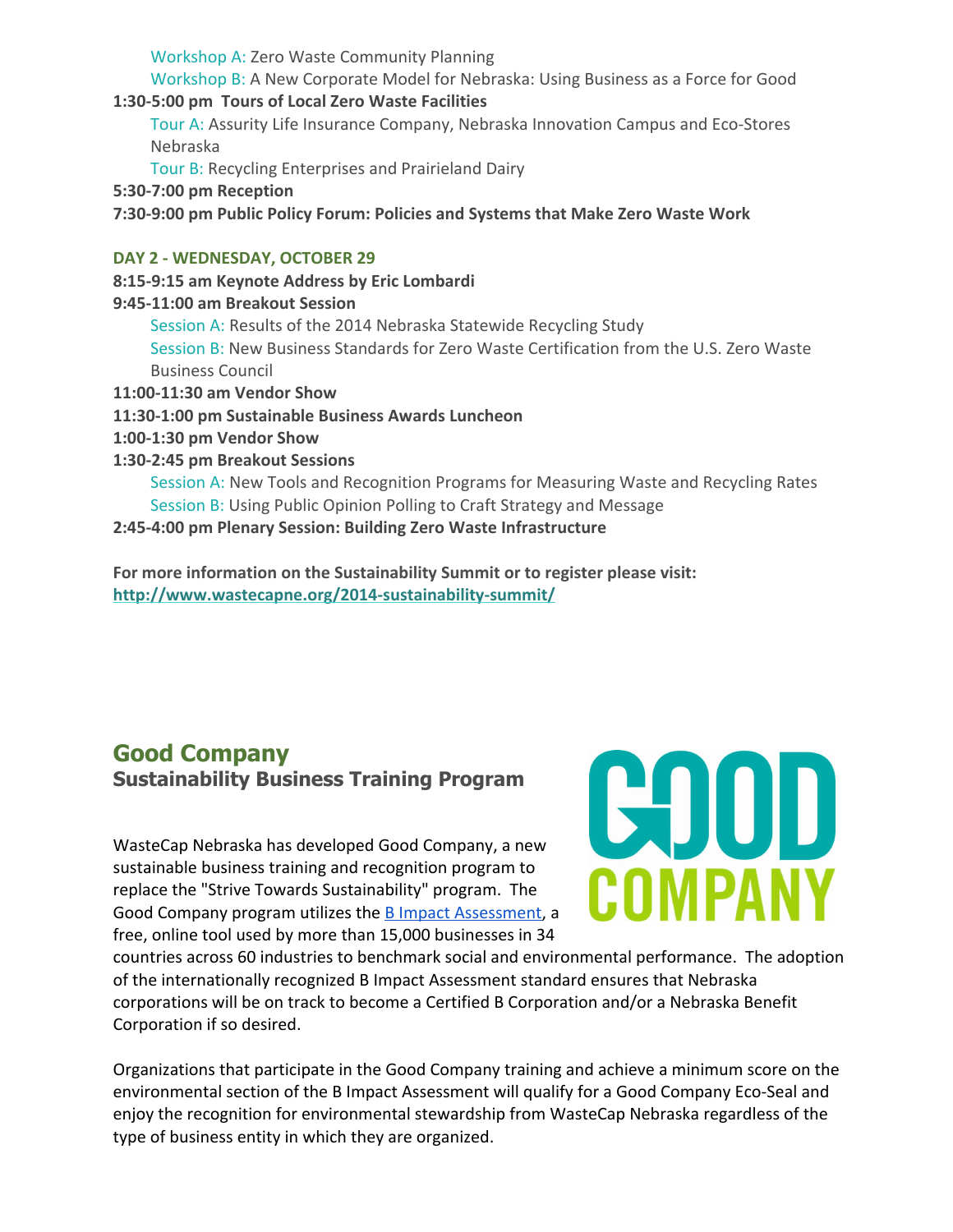Good Company training is provided in a workshop that will help jumpstart a new or existing green team so that it can move forward with confidence. Useful for Nebraska companies of any size, participants in the workshop will learn how to develop a sustainability management system to select, prioritize and manage projects; to organize their team to ensure its effectiveness and longevity; write a sustainability plan and prepare for sustainability reports. A green team with the right management system, people and tools will be able to accomplish its goals and integrate sustainability into its company's culture.

*Nebraska Benefit Corporations, Certified B Corporations and the B Impact Assessment will be explored in detail during the 2014 Sustainability Summit workshop on October 28 th .*

#### The Workshop

The Good Company workshop features hands-on exercises to give participants the experience they need to work on their own. A minimum of two representatives from each company is requested for best results. Each participating company will be asked to take the B Impact Assessment prior to the workshop and bring the results. To inquire, contact Julie Diegel 402‐436‐2384 x1001.

#### GOOD COMPANY Green Team Training Workshop Schedule

*Pre‐workshop homework: B Impact Assessment*

#### Course description *Section 1‐ Auditing Your Organization's Sustainability*

- \* Sustainability Audit Tool exercise
- \* Explanation of Sustainability Management System
- \* Sustainability Management System audit exercise

#### *Section 2‐ Organizing Your Green Team*

- \* Team Charter writing exercise
- \* Organizing framework and principles
- \* Team Charter: Vision and Values
- \* B Impact Assessment review

#### *Section 3‐ Getting Started with a Sustainability Management System*

- \* Aspects and Impacts exercise
- \* Prioritize Focus Areas exercise
- \* Brainstorm Projects exercise
- \* Rank Projects exercise
- \* Define project, project support, metrics, reporting
- \* Gathering baseline data; tools
- \* Integrating framework and principles with vision and long‐term goals
- \* Creating a Sustainability Management System calendar

#### *Section 4‐ Communications*

- \* Stakeholder analysis exercises
- \* Stakeholder communication planning
- \* Writing a Sustainability Plan
- \* Preparing for a Sustainability Report